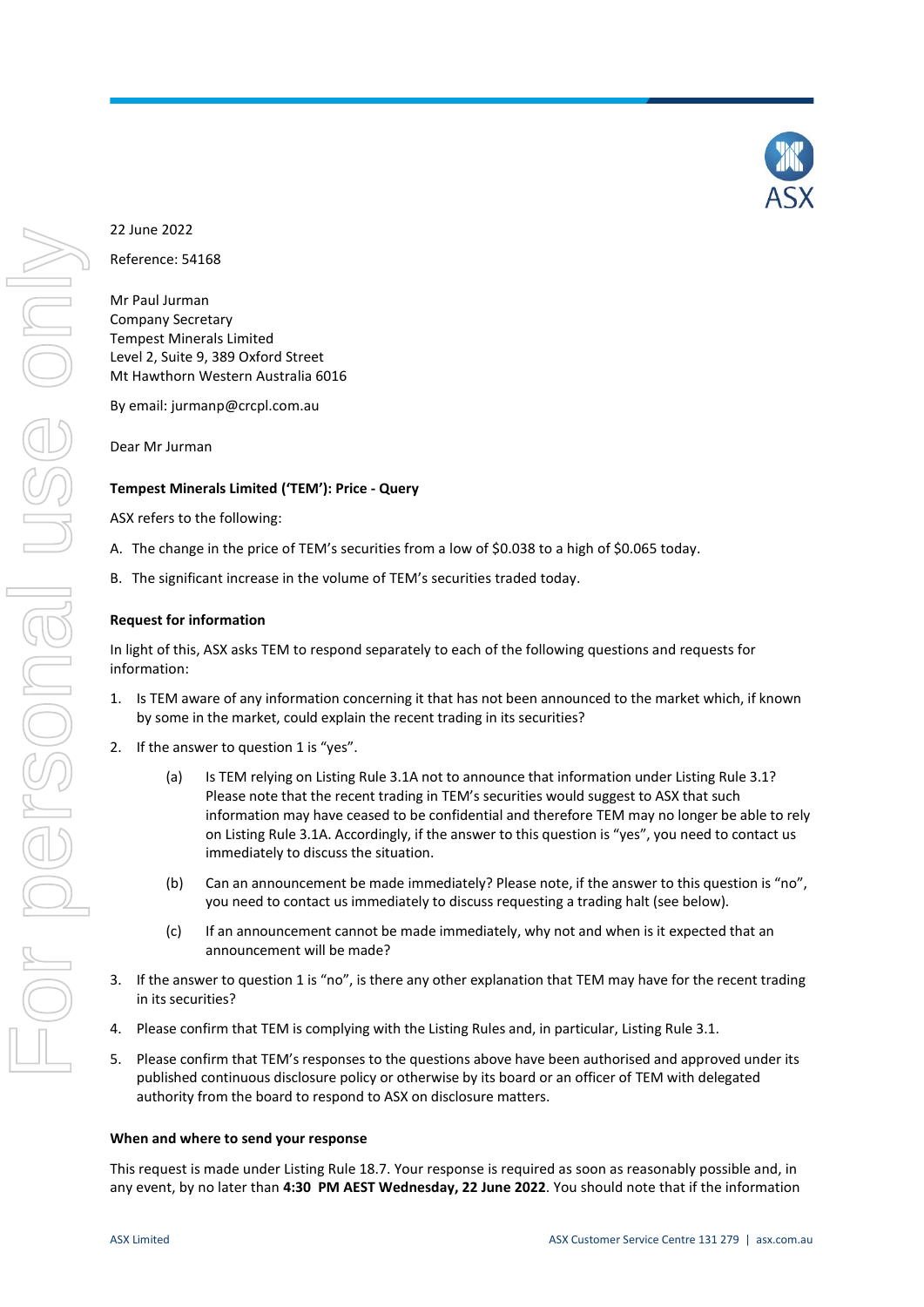requested by this letter is information required to be given to ASX under Listing Rule 3.1 and it does not fall within the exceptions mentioned in Listing Rule 3.1A, TEM's obligation is to disclose the information 'immediately'. This may require the information to be disclosed before the deadline set out in the previous paragraph and may require TEM to request a trading halt immediately.

Your response should be sent to me by e-mail at **ListingsComplianceSydney@asx.com.au**. It should not be sent directly to the ASX Market Announcements Office. This is to allow me to review your response to confirm that it is in a form appropriate for release to the market, before it is published on the ASX Market Announcements Platform.

### **Trading halt**

If you are unable to respond to this letter by the time specified above, or if the answer to question 1 is "yes" and an announcement cannot be made immediately, you should discuss with us whether it is appropriate to request a trading halt in TEM's securities under Listing Rule 17.1. If you wish a trading halt, you must tell us:

- the reasons for the trading halt;
- how long you want the trading halt to last;
- the event you expect to happen that will end the trading halt:
- that you are not aware of any reason why the trading halt should not be granted; and
- any other information necessary to inform the market about the trading halt, or that we ask for.

We require the request for a trading halt to be in writing. The trading halt cannot extend past the commencement of normal trading on the second day after the day on which it is granted. You can find further information about trading halts in Guidance Note 16 *Trading Halts & Voluntary Suspensions*.

#### **Suspension**

If you are unable to respond to this letter by the time specified above, ASX will likely suspend trading in TEM's securities under Listing Rule 17.3.

#### **Listing Rules 3.1 and 3.1A**

In responding to this letter, you should have regard to TEM's obligations under Listing Rules 3.1 and 3.1A and also to Guidance Note 8 *Continuous Disclosure*: Listing Rules 3.1 – 3.1B. It should be noted that TEM's obligation to disclose information under Listing Rule 3.1 is not confined to, nor is it necessarily satisfied by, answering the questions set out in this letter.

#### **Release of correspondence between ASX and entity**

We reserve the right to release a copy of this letter, your reply and any other related correspondence between us to the market under Listing Rule 18.7A.

#### **Questions**

If you have any questions in relation to the above, please do not hesitate to contact me.

#### Kind regards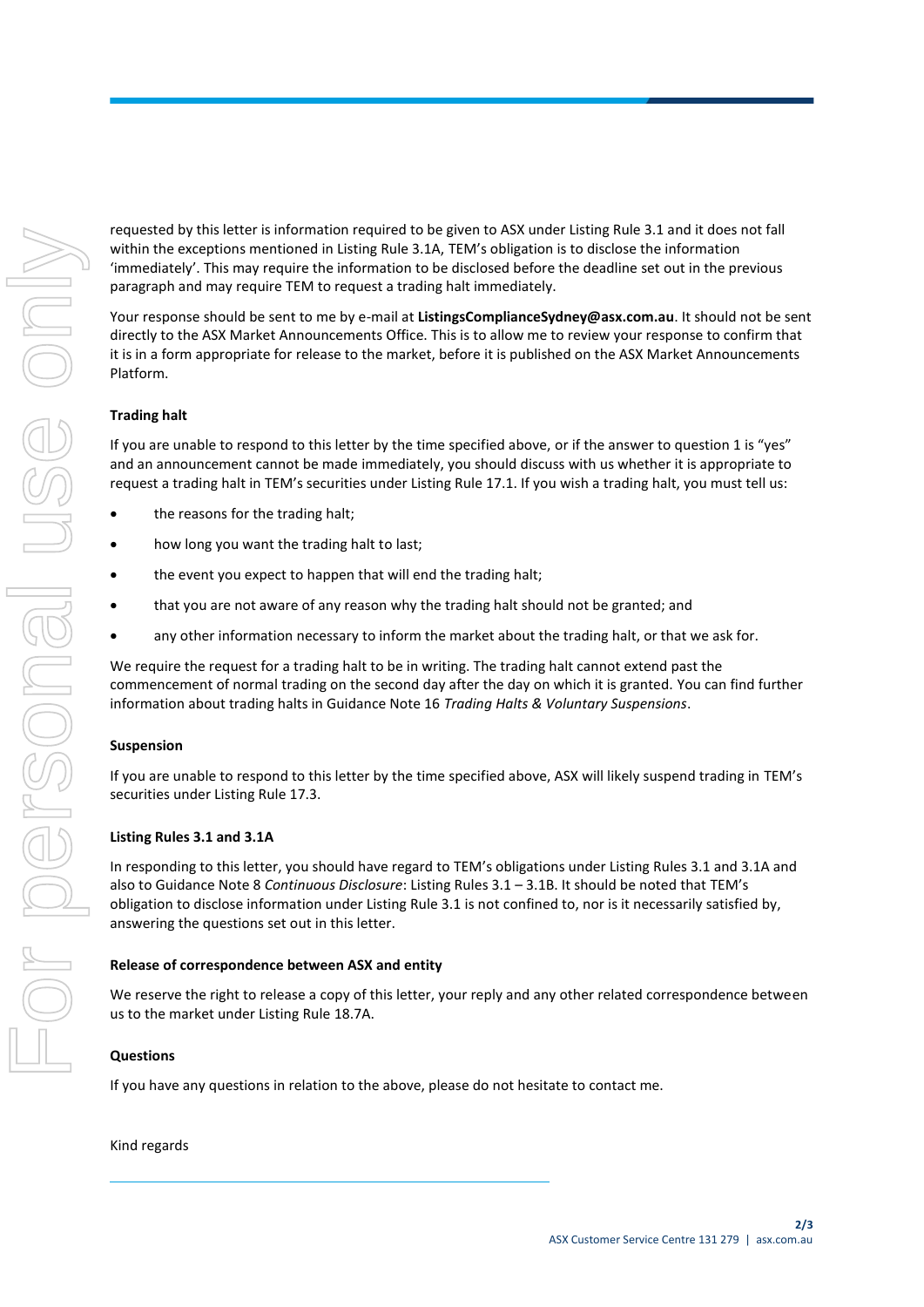**Yushra Haniff** Compliance Adviser, Listings Compliance (Sydney)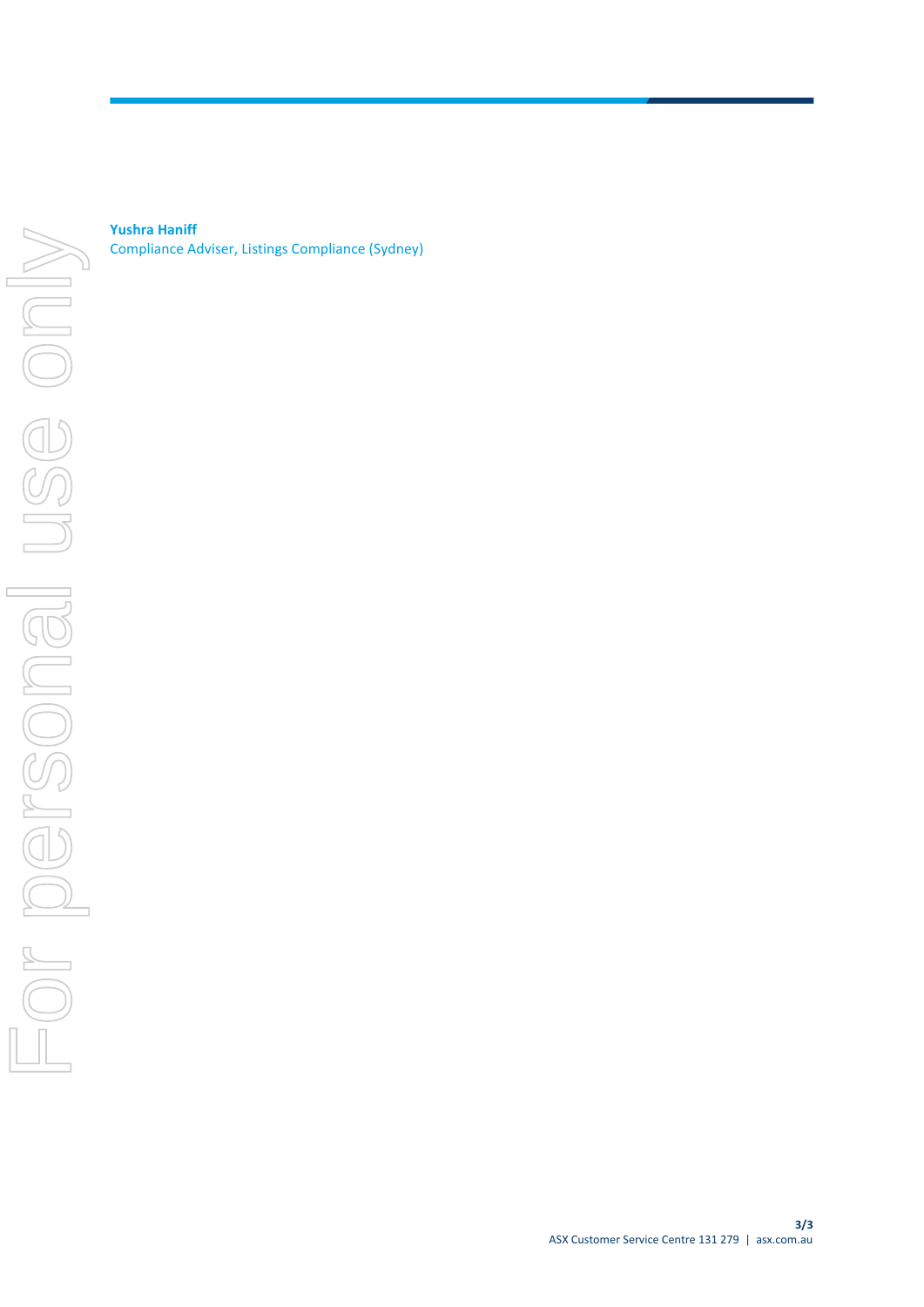

# **22 June 2022**

Ms Yushra Haniff Advisor, Listings Compliance ASX Compliance Pty Ltd 20 Bridge Street, Sydney NSW 2000 For personal use only

Via email: ListingsComplianceSydney@asx.com.au.

Dear Yushra

# **Price Query**

We refer to your enquiry letter dated 22 June 2022 in relation to an increase in Tempest Minerals Limited's ("**TEM" or "Company**") share price from a low of \$0.038 on 22 June 2022 to a high of \$0.065 as well as an increase in the volume of TEM's securities traded. Our responses are noted below.

1. *Is TEM aware of any information concerning it that has not been announced to the market which, if known by some in the market, could explain the recent trading in its securities?*

The Company is not aware of any information concerning it, that has not been announced and which, if known, may reasonably be regarded as an explanation for recent trading in the Company's securities.

2. *If the answer to question 1 is "yes".*

*(a) Is TEM relying on Listing Rule 3.1A not to announce that information under Listing Rule 3.1? Please note that the recent trading in TEM's securities would suggest to ASX that such information may have ceased to be confidential and therefore TEM may no longer be able to rely on Listing Rule 3.1A. Accordingly, if the answer to this question is "yes", you need to contact us immediately to discuss the situation.*

## N/A.

ion.

*(b) Can an announcement be made immediately? Please note, if the answer to this question is "no", you need to contact us immediately to discuss requesting a trading halt (see below).*

## N/A.

(*c) If an announcement cannot be made immediately, why not and when is it expected that an announcement will be made?*

## N/A.

*3. If the answer to question 1 is "no", is there any other explanation that TEM may have for the recent trading in its securities?*

No. However, TEM advises that the following may be contributing to strong interest in the Company:

I. Members of the TEM Board have recently returned from marketing activities in North America - including attendance at the Prospectors & Developers Association of Canada (PDAC) convention in Toronto - where strong interest in the TEM story was expressed by many parties.

Tempest Minerals Ltd │ ACN 612 008 358